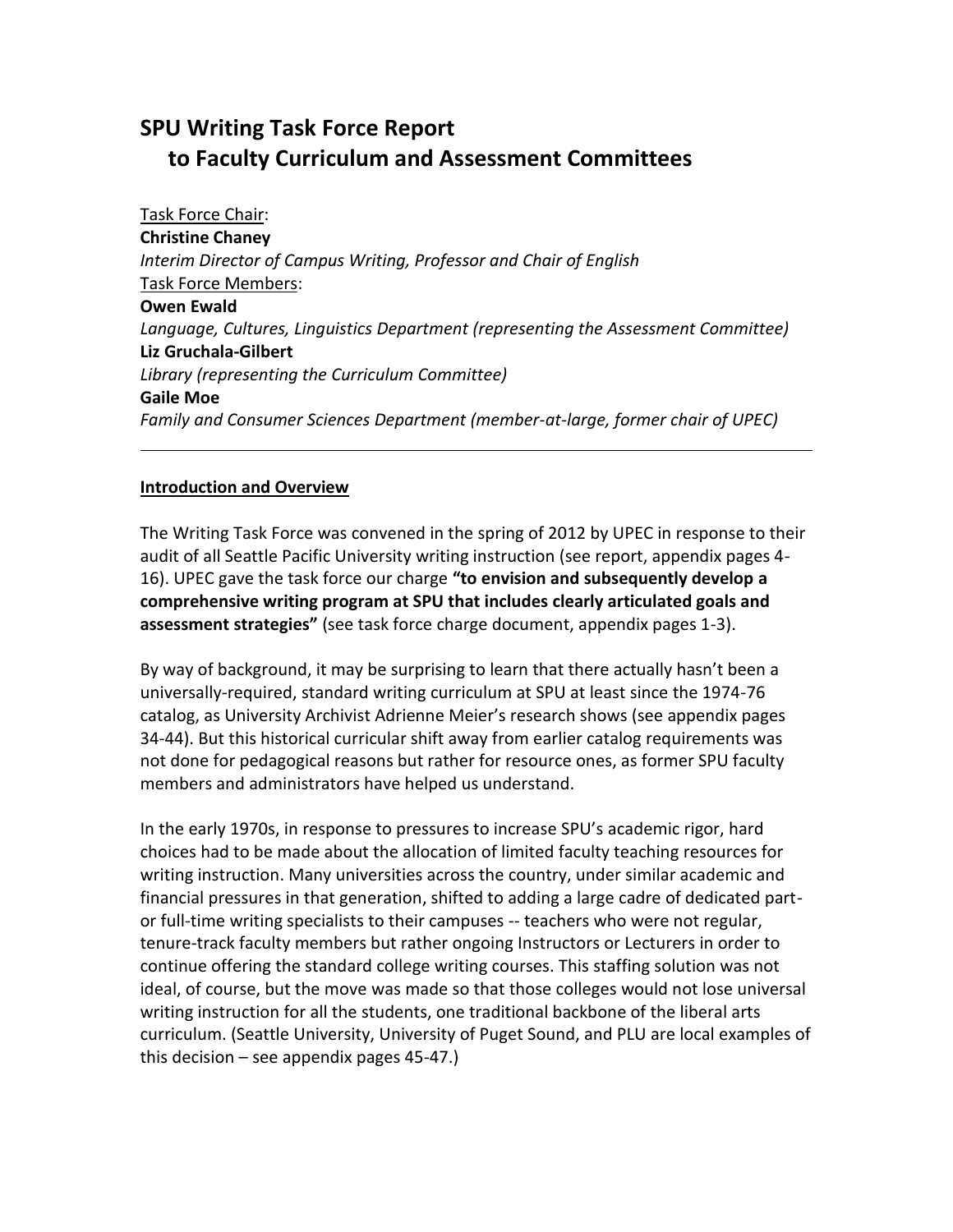SPU, however, made different curricular choices in response to that same resource pressure but, as a consequence, gave up universal writing instruction. Open-ended expectations for writing instruction were instead spread across the General Education program into varying courses and requirements over the years (including shifting elements of the Core and "W" program, see appendix pages 34-44 for details). And SPU's only form of assessing writing competency necessarily tilted toward seeing it as an incoming high school student placement threshold alone (emphasizing "college readiness") rather than as a college graduation standard.

It is perhaps not surprising, then, that the only required writing class at SPU (English 2201) came to be seen as "remedial" since only those students who weren't "up to incoming college level" were ever required to take it (and they made up only a percentage of any given freshman class). Just to make matters even more complicated, the University Scholars faculty have alternately developed a much more focused, robust emphasis on writing in the honors core curriculum thereby inadvertently creating a twotier, "haves and have-nots" situation where University Scholars now receive a markedly more effective writing curriculum than SPU students as a whole.

We can certainly understand and appreciate the efforts of our earlier colleagues to somehow hang on to writing instruction at SPU without the resources or staffing to teach it in the curriculum or comprehensively assess it as part of student learning. But it has been long enough now that we can see the unintended consequence of those hard choices. By moving from required writing instruction for all students to our current uneven assemblage of courses, choices, assignments, and requirements, SPU has inadvertently continued to conflate incoming high school placement with college graduation proficiency ever since -- and with little or no ability to assess and track learning. There is a reason so many students seem to struggle with writing – and learning – at SPU. We have not taught them how to do it at the college level.

Our task force's charge is therefore a timely and important one. National higher education leaders of many kinds are also finding that increased college writing instruction is one of the single most effective ways to foster **all** learning in students. Several prominent leaders (such as Vincent Tinto) and several recently prominent books (such as *Academically Adrift* by Richard Arum and Josipa Roksa) articulate this need in clear and compelling language:

> "[H]aving **demanding faculty who include reading and writing requirements in their courses** (i.e. when faculty require that students both read more than forty pages a week and write more than twenty pages over the course of a semester) is **associated with improvement in students' critical thinking, complex reasoning, and writing skills**. ….Even after we control for a range of individual attributes, including academic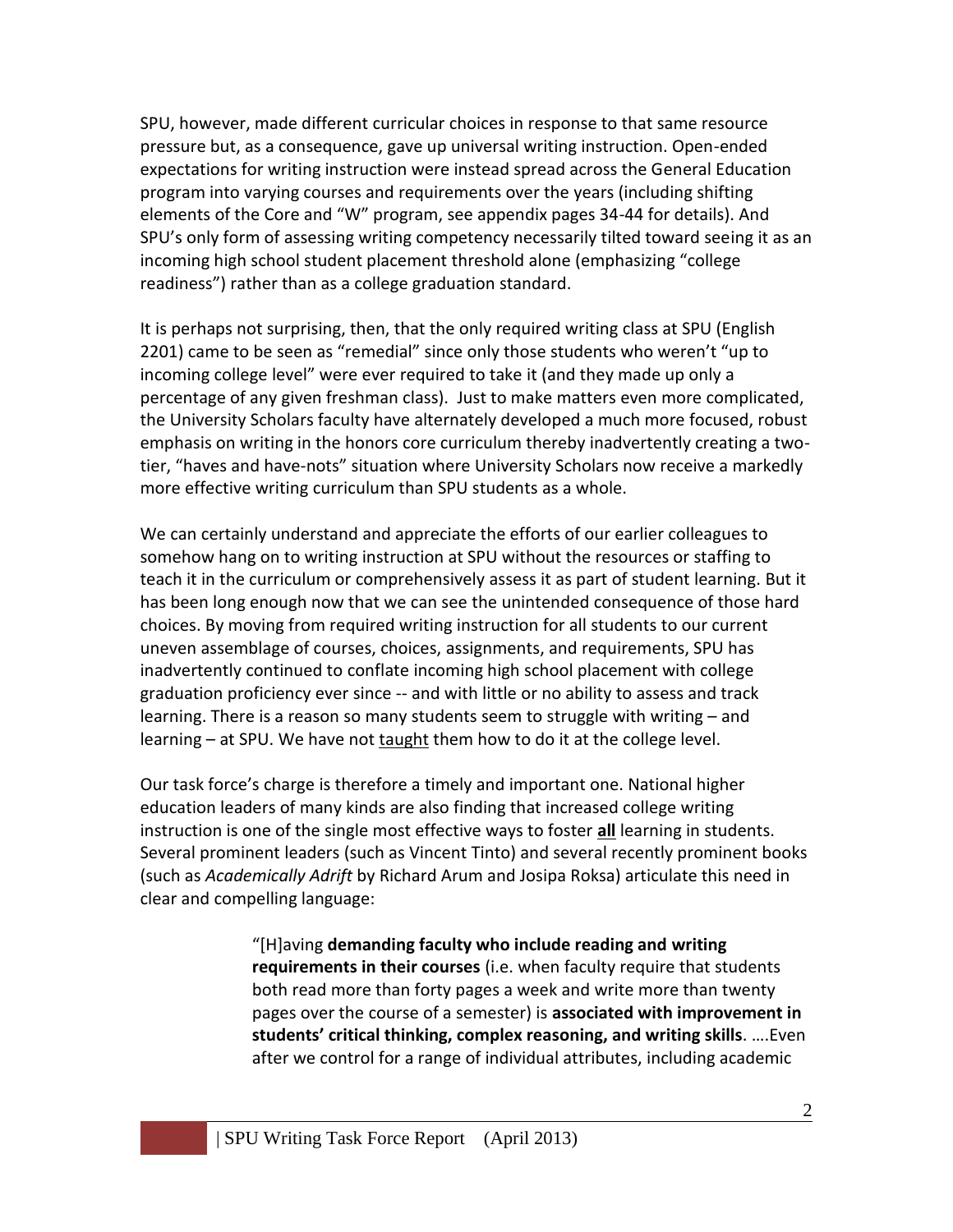preparation, students…still improved their skills significantly more than did students lacking those experiences." (Arum and Roksa 93-94)

Now is an excellent time, in many ways, for SPU to revisit its writing curriculum.

Before moving on to new recommendations, however, we wish to recognize and applaud the many faculty members across SPU who already care deeply about the issue of effective student learning through writing and who adhere to high standards in both. In many cases, these faculty members have taken extraordinary measures – often at their own cost -- trying to help students learn to write while simultaneously teaching the content of their own discipline, all in the same class, and with predictably difficult results. But this *ad hoc* system based on individual faculty heroics is neither effective nor comprehensive for all SPU students, as the UPEC writing review clearly showed. Our recommendations seek to redress this serious curricular and learning deficit on our campus, based on our charge to "envision and subsequently develop a *comprehensive* writing program at SPU."

In addition and fortuitously, recent advances in the cognitive sciences have dramatically impacted the field of writing pedagogy itself, leading to a new and much stronger academic consensus about writing's role in effective student learning **across all majors on campus** (see appendix pages 49-50). This emerging consensus particularly incorporates **"transfer of learning**" cognitive data findings. In brief, this research has shown that students across all disciplines greatly benefit from freshman-year writing instruction that emphasizes rhetoric. These newly-framed classes teach students to see, through both reading and writing assignments, what counts as a *claim*, what counts as *evidence*, and how can we assess whether this information is *reliable*. Rhetorical instruction, the research has shown, "transfers" much more successfully into disciplinary learning for students than the old-fashioned days of "English composition class" as they move into major programs.

These new findings have also contributed to a virtual explosion in new college writing pedagogies, textbooks, and software programs that support this instruction as the key building block for teaching students "academic inquiry" itself – that is, in many ways, "how to be a successful college learner." The importance of "transfer of learning" in the writing curriculum has also solidified the trend toward building on freshman-level introductory courses with systematic, discipline-specific writing training to follow through to graduation.

Much has changed in college writing since the old days of "freshman English" and yet some surprisingly traditional notions – such as the centrality of rhetoric -- have also returned with new vigor in light of these recent scientific advances. Our task force recommendations below incorporate many of these new "best practices" and teaching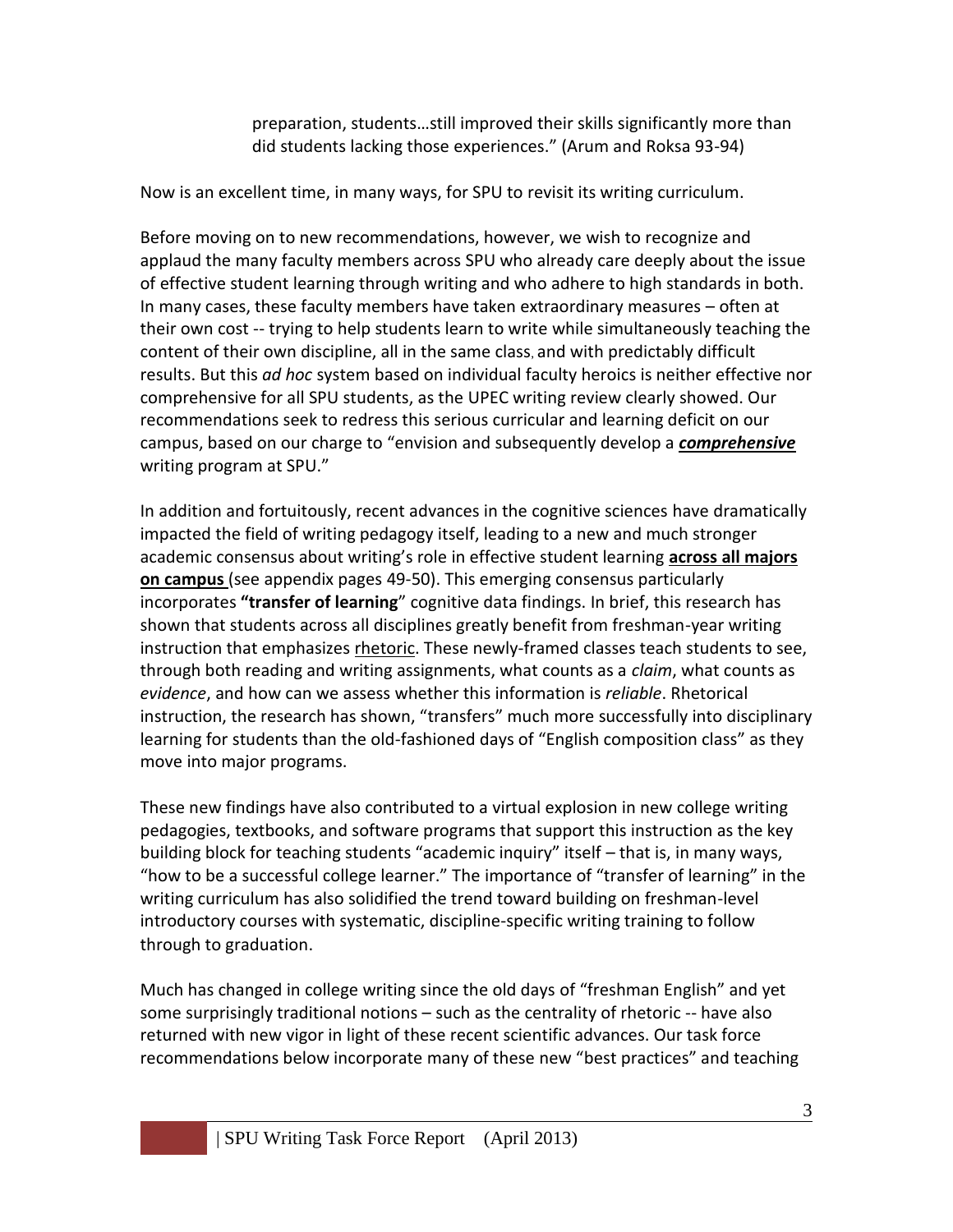tools in order to create a comprehensive and effective writing curriculum as the backbone for all successful student learning at SPU.

## **Overview of current national writing pedagogy best practices**

(see appendix pages 17-33 for representative source materials):

- Instruction in college writing is foundational for teaching "academic inquiry" across all college disciplines and must be explicitly taught beginning with a universal, two-course freshman-level sequence.
- Increasingly rigorous writing requirements must continue through the sophomore to senior years, embedded in both general education and major coursework, and leading to an assessable measure of competency at graduation (in many cases using a required senior essay/thesis and digital student portfolio).

## **Specific SPU Task Force Recommendations**

We believe that the following curricular and program proposal achieves the important aims outlined above. It "envisions a comprehensive writing program at SPU" that will dramatically increase student learning, bring us into compliance with national best practices, and "includes clearly articulated goals and assessment strategies."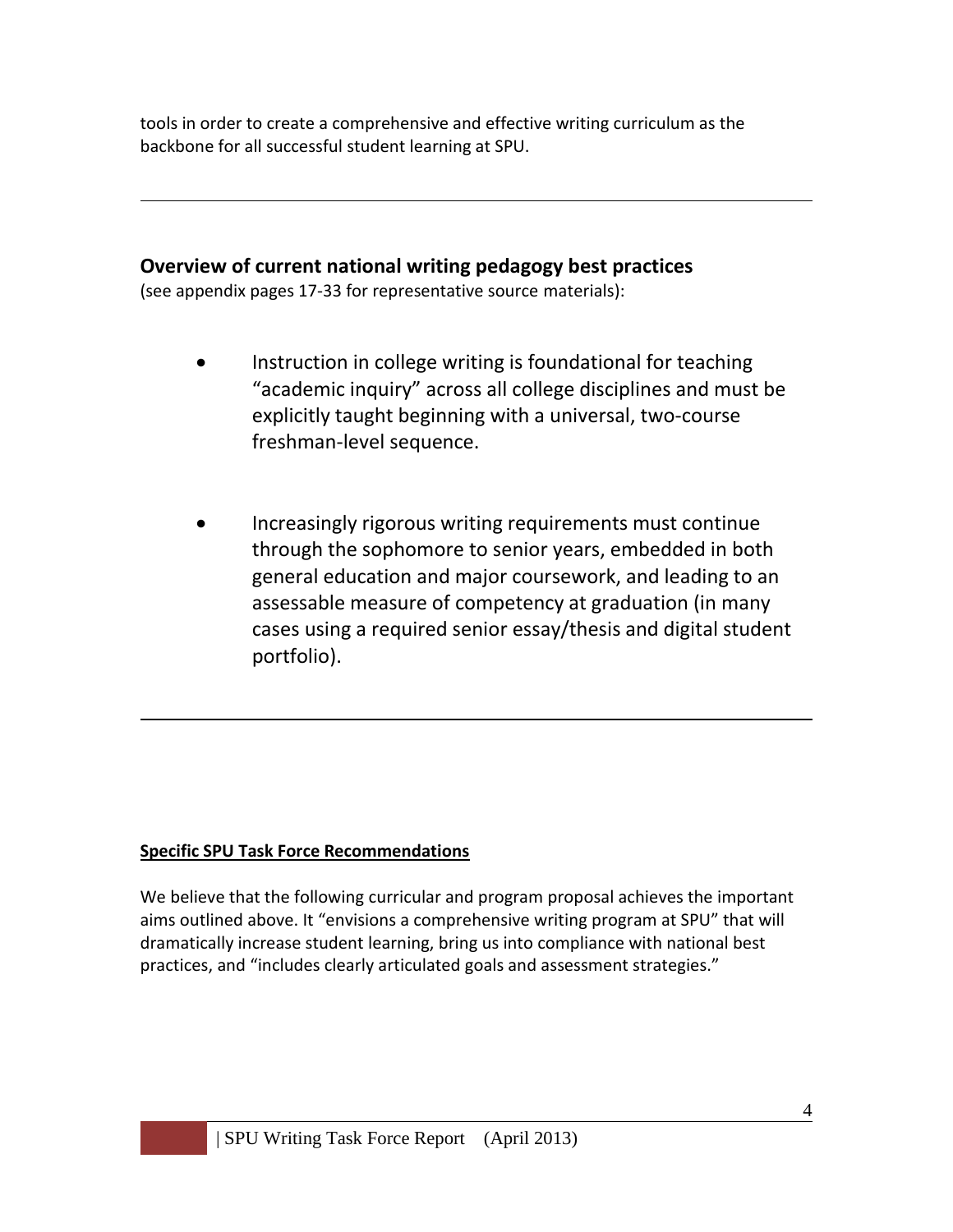#### **Summary of recommendations**:

- 1. Implement a **required two-course sequence** (10 credits) in the freshman year for all incoming students, preparing them for university-level academic inquiry, critical thinking, and writing during the rest of their time in college. (The first course teaching the foundations of academic inquiry and writing, and the second one discipline-embedded research writing). However, we recognize that ten new credits cannot be simply added to our current General Education program without reducing credits elsewhere, nor without a thoughtful review of our early-college curriculum as a whole. We recommend instead that a special **faculty task force** be called to thoroughly investigate the possible implementation of these writing courses in the context of assessing the overall effectiveness of our first-year program.
- 2. Develop a **new, clearly-articulated "W" framework** for writing expectations across the SPU curriculum in general education and the majors, providing an assessable template for departments and degree programs, and showing increasing challenge and rigor from the sophomore through senior years. A final written work as determined by individual departments (such as senior thesis or essay) will be required for graduation.
- 3. Implement a university-wide **holistic, digital, portfolio-based assessment program**, incorporating evidence of student learning at all levels and in all expected **graduation outcomes**.
- 4. Hire a **full-time, disciplinary-trained, and experienced Director of Campus Writing** responsible for leadership, faculty development, oversight, and assessment of this program at all levels.
- 5. Return to staffing a **writing tutorial course** as a linked writing "lab" requirement for those students who need specialized academic support in addition to regular coursework (such as those from underserved populations and/or ESL students).
- 6. Increase professional staffing and hours, and, if possible, move the physical location of **the Writing Center** to a central, widely available part of campus (such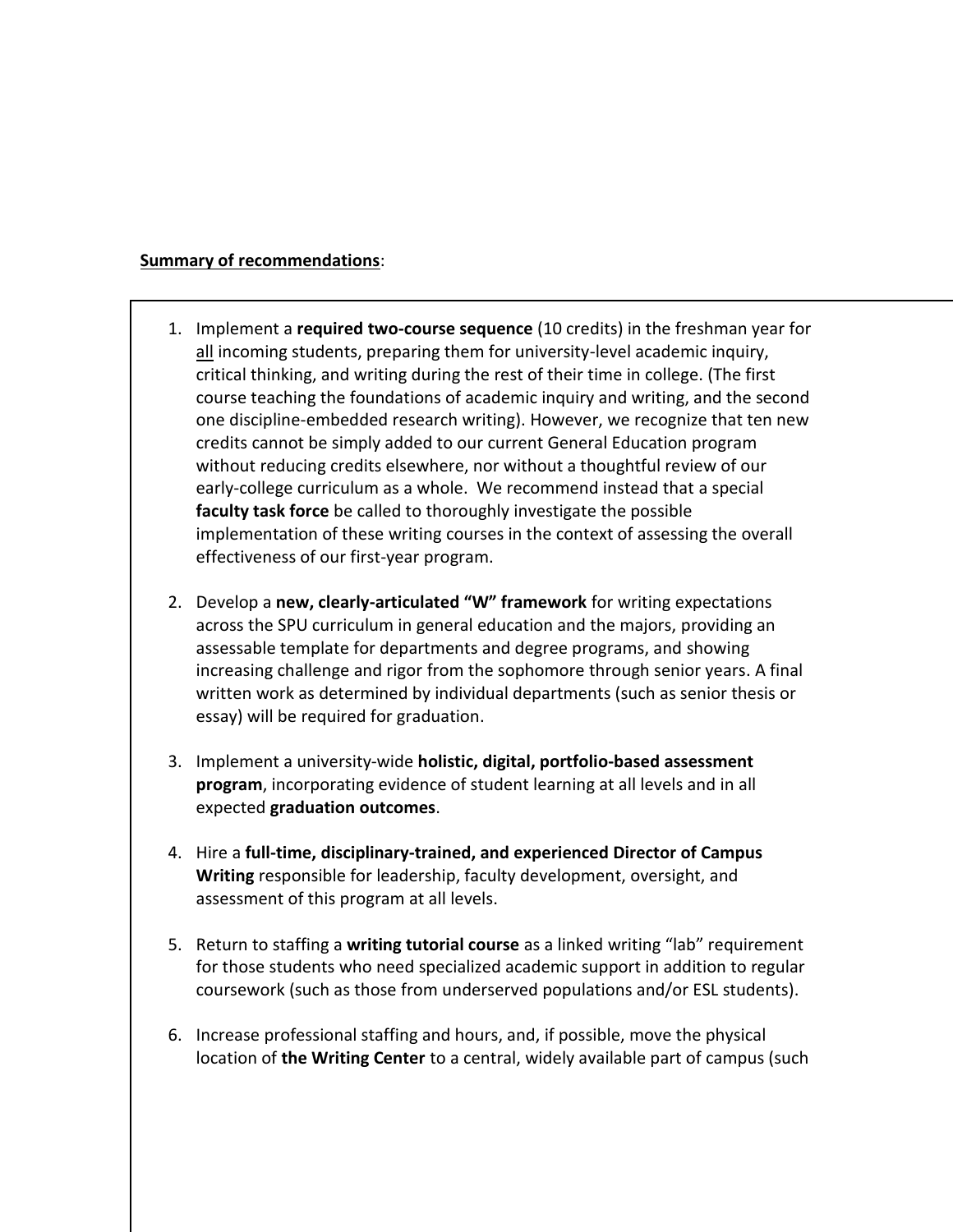as the Library) in order to provide more effective and robust support for student learning across the campus.

# **Recommended Comprehensive Writing Program in Detail**

**FRESHMAN YEAR**: Two required courses (10 credits) for all SPU students.



#### *Explanation and Rationale:*

WRI 1000, required early in the freshman year, would provide the curricular backbone for all academic inquiry at SPU for all students. It would be taught by a combination of regular English faculty members (or interested others) and a cohort of regular Instructors/Lecturers with specialized training in writing pedagogy, as is standard at most colleges and universities nation-wide (see appendix pages 45-47 for examples of such writing faculty staffing at peer and comparable universities). Student enrollment limited to approximately 20, freshman only (or transfers, as needed).

Course goals and outcomes include:

- $\circ$  Understanding the basic elements of academic inquiry in both reading and writing at the university level -- identifying key ideas, formulating questions, evaluating evidence, and developing claims.
- o Understanding writing situations, strategies, and conventions.
- $\circ$  Practice at deploying the elements of college-level composition, including the importance of revision for developing and deepening ideas.
- o Summarizing and documenting sources (and avoiding plagiarism).
- o Sentence- and paragraph-level writing conventions.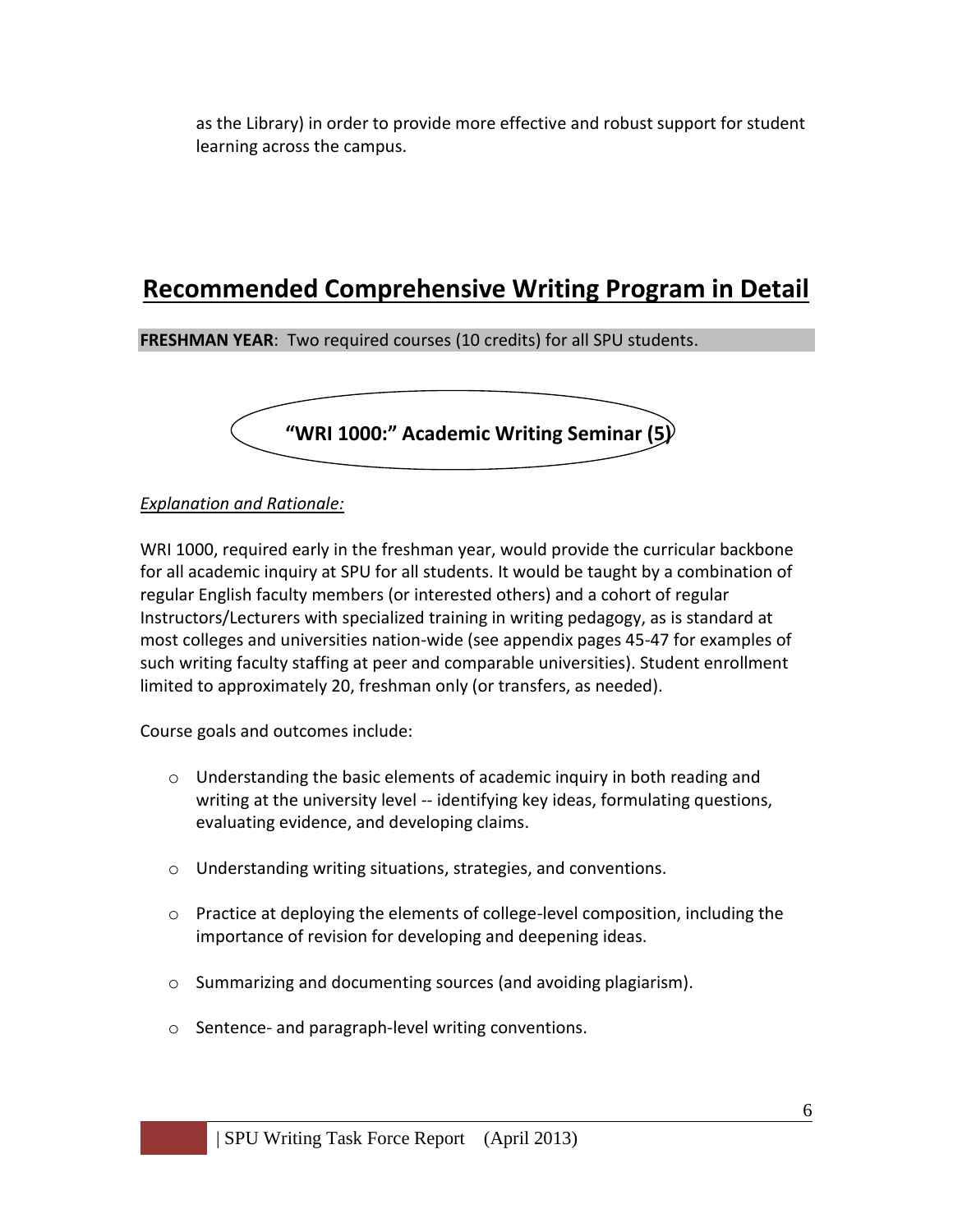#### *Example textbooks:*

*Understanding Rhetoric: A Graphic Guide to Writing* (Bedford/St. Martin's, 2014) *Everything's An Argument* (Bedford/St. Martin's, 6 th ed, 2013) *From Inquiry to Academic Writing: A Practical Guide* (Bedford/St. Martin's, 2012) *Acts of Inquiry* (UW custom textbook)



#### *Explanation and Rationale:*

WRI 1100 is a research seminar course, helping students build on the basics of academic inquiry learned in WRI 1000 by incorporating the elements and standards of collegelevel research skills and writing (and therefore must follow WRI 1000 in sequence.) This content-rich course is also embedded in disciplinary learning, giving students specific practice in gathering and evaluating research materials along with using them appropriately in effective research writing. The SPU librarians will be asked to partner with faculty members to help develop each course's research curricula and learning outcomes. Student enrollment would be limited to approximately 20, freshman only (or transfers, as needed). See example courses and assignments from Seattle University and Pacific Lutheran University (appendix pages 20-33).

Course goals and outcomes include:

- $\circ$  Understanding the elements, situations, and conventions of research writing at the university level, deploying them effectively within the course's particular disciplinary framework.
- $\circ$  Finding and evaluating academic sources of all kinds (including textual, database, and field research) – including a required library component.
- $\circ$  Synthesizing research information accurately and effectively and summarizing from sources.
- o Writing accurate and effective research papers of extended length.

#### *Example syllabi and assignments* (see appendix pages 22, 24-33): "Freshman Inquiry Seminar" (PLU) Seattle University Core Curriculum diagram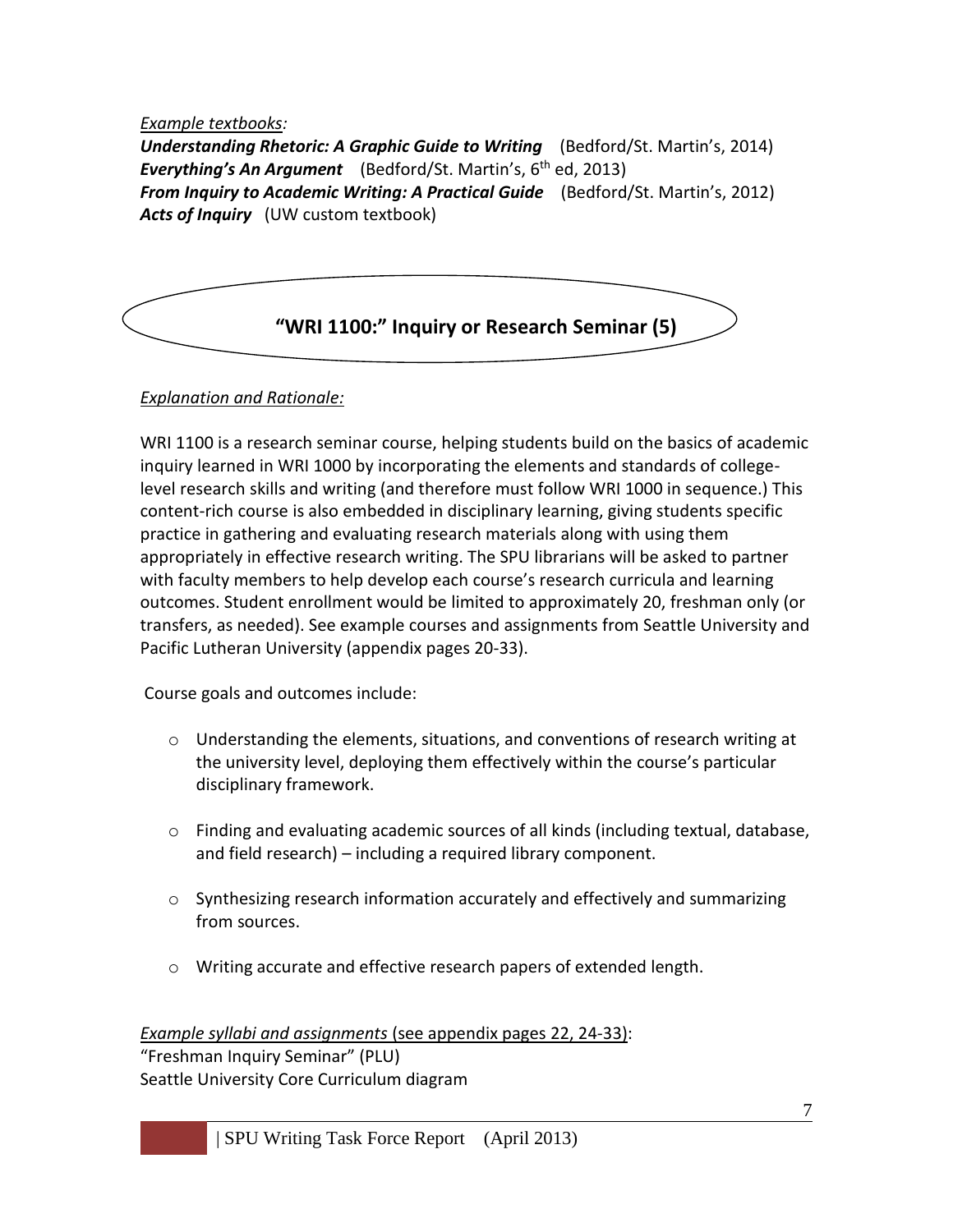Seattle University sample writing assignment from "Inquiry Seminar in the Natural Sciences"

**Example textbooks:**  *They Say, I Say: The Moves That Matter in Academic Writing*(Norton, 2nd ed, 2012)

## **NEW "W"**

A new university-wide outcomes and assessment framework for student writing, clearly articulated across the curriculum, and leading to expected graduation outcomes.

**AND**

## **NEW PORTFOLIO REQUIREMENT**

Student-generated digital writing portfolio (required for graduation), must contain representative and assessable student writing from each academie vear.

## *Explanation and Rationale:*

The new SPU "W" program will be a well-understood and explicit set of writing requirements and developmentally-appropriate learning outcomes from the freshman through senior years. This new "W" program will track with the latest pedagogical research by explicitly moving students through a required series of courses and assignments -- from "novice" college writers at the freshman level to proficient graduating seniors capable of successfully deploying "expert insider prose" in their majors (see appendix pages 21 and 23).

In conjunction with these requirements, the e-Portfolio software will provide a holistic, assessable, and student-managed means to store and use all written materials. The portfolio also provides an easily managed digital template for both students and faculty members to track "W" progress through to graduation.

**First year**: 10 credits of required coursework (WRI 1000 and WRI 1100) – which together make up the "W1" requirement.

## **Second or third year**: "W2" requirement(s)

Each department will designate their own set of courses and/or assignments that meet the "W2" threshold in their discipline for second-year (or "early major") mastery, in consultation with the Director of Campus Writing and after an appropriate period of

8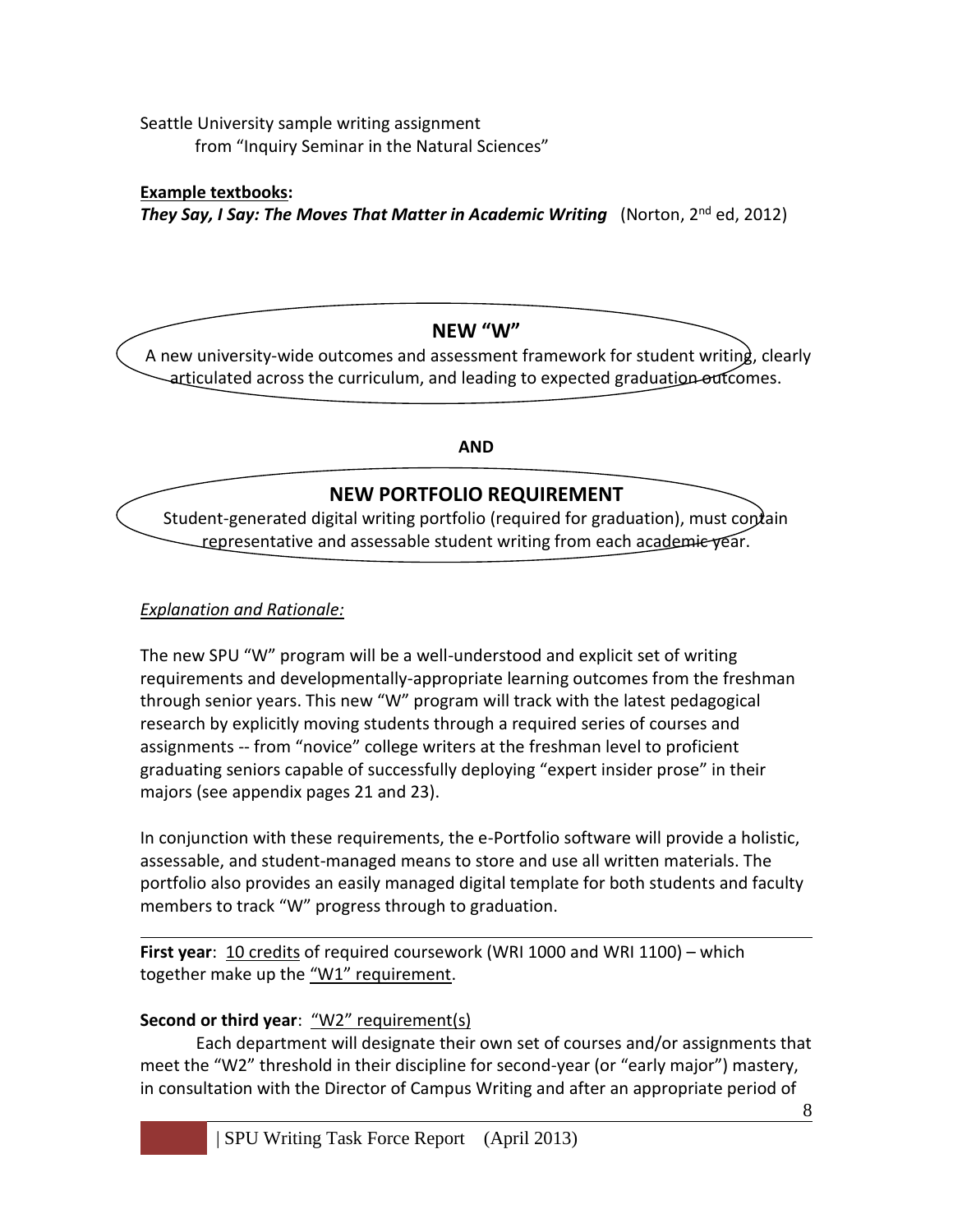faculty development. To be more specific, some departments may choose to designate certain whole courses as meeting the "W2" requirement and others may opt to spread the requirement out across several designated assignments in two or more courses (which can be managed and tracked through the e-portfolio). The guideline expectation is that these courses and assignments operate at the 2000-3000-level only and could not be taken by students until all "W1" requirements have been met.

In addition, departmental advisors may freely substitute other assignments or coursework to satisfy the W2 designation as needed for transfer students on a case-bycase basis.

All "W2" designations in a department would be approved and subsequently assessed for effectiveness by the Director of Campus Writing

#### **Third or fourth year**: "W3" requirement(s)

Each department will designate their own set of courses and/or assignments that meet the "W3" threshold in their discipline for third- or fourth-year students, in consultation with the Director of Campus Writing and after an appropriate period of faculty development. To be more specific, some departments may choose to designate certain whole courses as meeting the "W3" requirement and others may opt to spread the requirement out across several designated assignments in two or more courses (which can be managed and tracked through the e-portfolio).

All "W3" courses and/or assignments build on the practices of "W1" and "W2" by expecting students to increase in the depth and sophistication of their written ideas and arguments at the "advanced major" level. The guideline expectation is that these courses and assignments operate at the 3000-4000-level only and could not be taken until all "W1"and "W2" requirements have been met. As before, departmental advisors may freely substitute other assignments or coursework to satisfy the W3 designation as needed for transfer students on a case-by-case basis.

All "W3" designations would be approved and subsequently assessed for effectiveness by the Director of Campus Writing.

#### **Final year (graduation requirement):** Senior Essay or Other Written Project

Each department will require a senior essay or other written project in the major as a measure of graduation proficiency. This written work will show that they have achieved successful mastery of both the content of their major as well as the appropriate skill in discipline-specific writing ("expert insider prose"). The senior essay or other written project will be assessed according to a rubric developed by each department in consultation with the Director of Campus Writing. This senior essay/thesis may be also used for departmental honors.

The guideline expectation is that this senior essay/project could not be submitted for graduation until all "W1,""W2," and "W3" requirements have been met.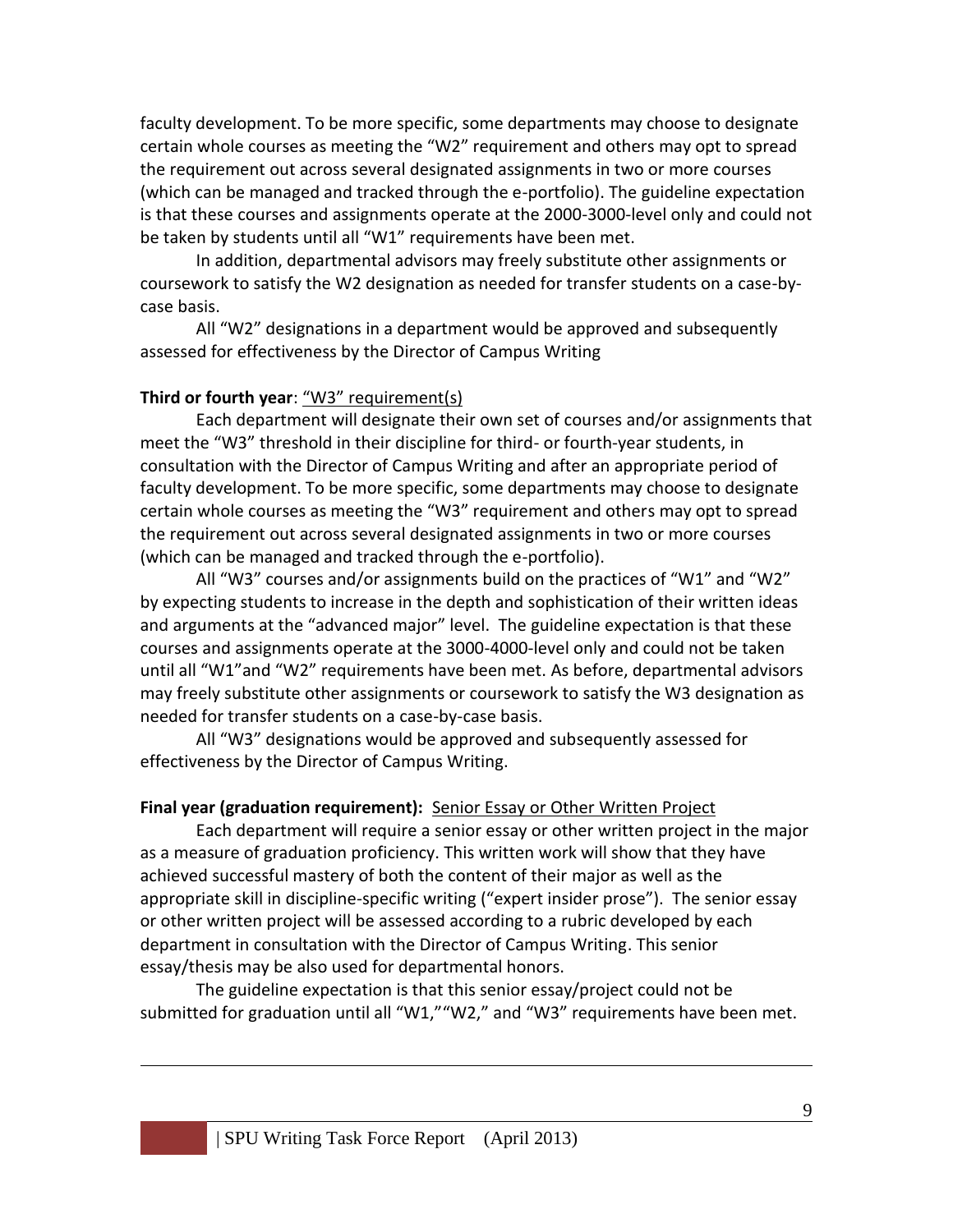# **NEW FULL-TIME DIRECTOR OF CAMPUS WRITING**

## *Explanation and Rationale:*

A new, comprehensive SPU writing program will require at least one full-time faculty member to lead faculty development, monitor and propose curriculum, administer the program, and assess student learning, as is standard at most universities. The Campus Writing Director will be a faculty member whose credentials incorporate both scholarly expertise in this field as well as robust practical experience in writing pedagogy and programs. The Campus Writing Director will teach W1000 and W1100 annually and will report directly to the Dean of the College of Arts and Sciences

## **WRITING TUTORIAL "LAB" COURSE**

#### *Explanation and Rationale:*

In previous years, SPU has resourced, on an *ad hoc* basis, a successful program of linked writing "lab" tutorials (connected to a regular writing course) for those students who need specialized academic support (such as those from underserved populations and/or ESL students). These 2-credit sections paired an experienced writing Instructor/Lecturer working closely with two to three students on supplementary learning assignments,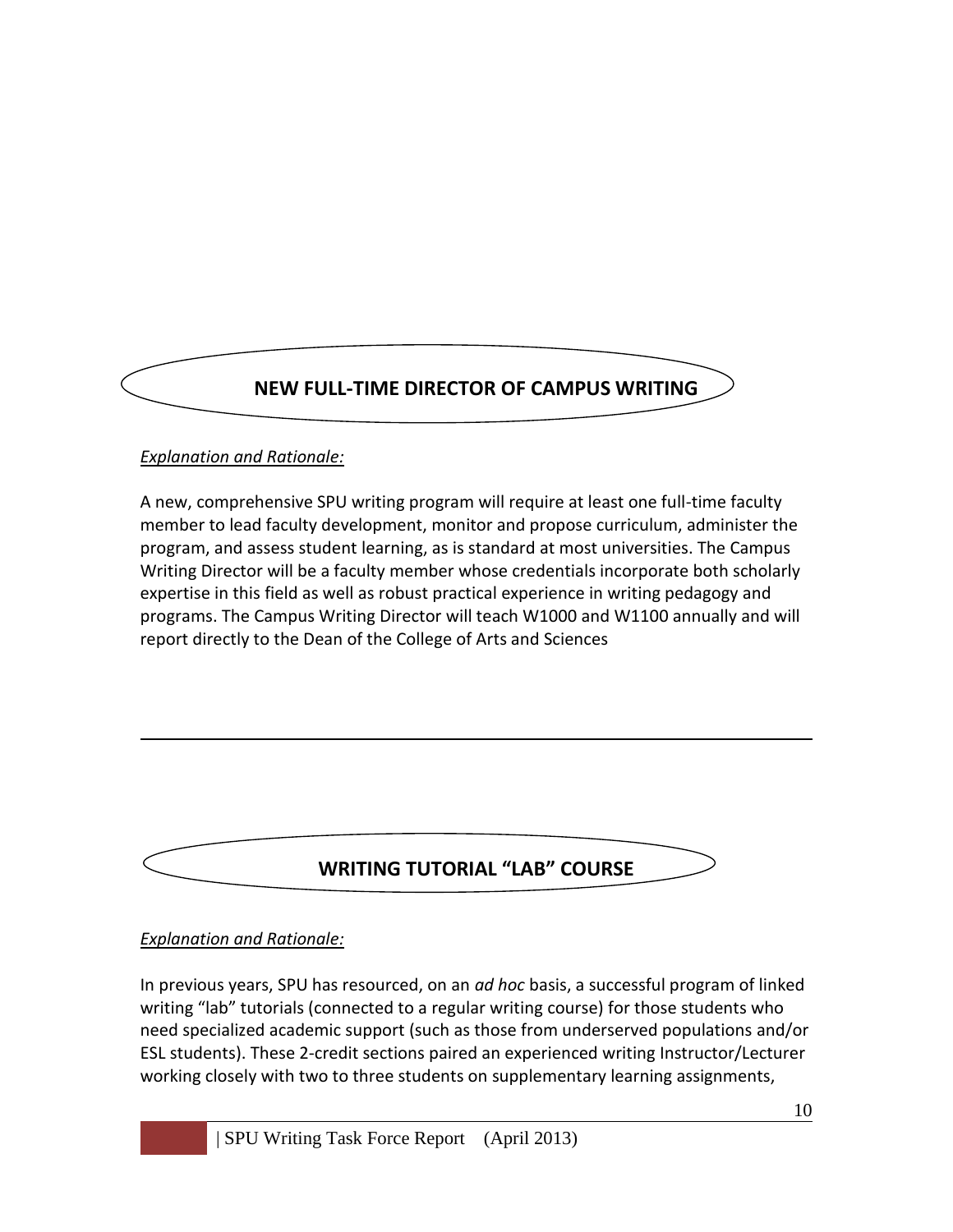greatly increasing student learning and academic success. This program should be made a regular part of the new writing curriculum and staffed appropriately and permanently.

## **NEW WRITING CENTER**

### *Explanation and Rationale:*

The current SPU Writing Center is staffed by dedicated part-time peer tutors and staff members who care deeply about student learning. However, the reality is that they have only a fraction of the resources needed to do so regularly and successfully. Specifically, SPU's Writing Center currently has only has five part-time student tutors, no full-time staff members or directors, and is housed in a shared space in the Moyer Hall basement. Contrast that with our sister school, Seattle University, which currently employs 23 peer tutors, a full-time director and assistant director, and has four full-time support staff members in their library-based (and therefore widely accessible) Writing Center.

We recommend that SPU do likewise and vastly increase the resources, professional and student staffing and hours of **the Writing Center**, as well as, if possible, move it to a more central and accessible campus location.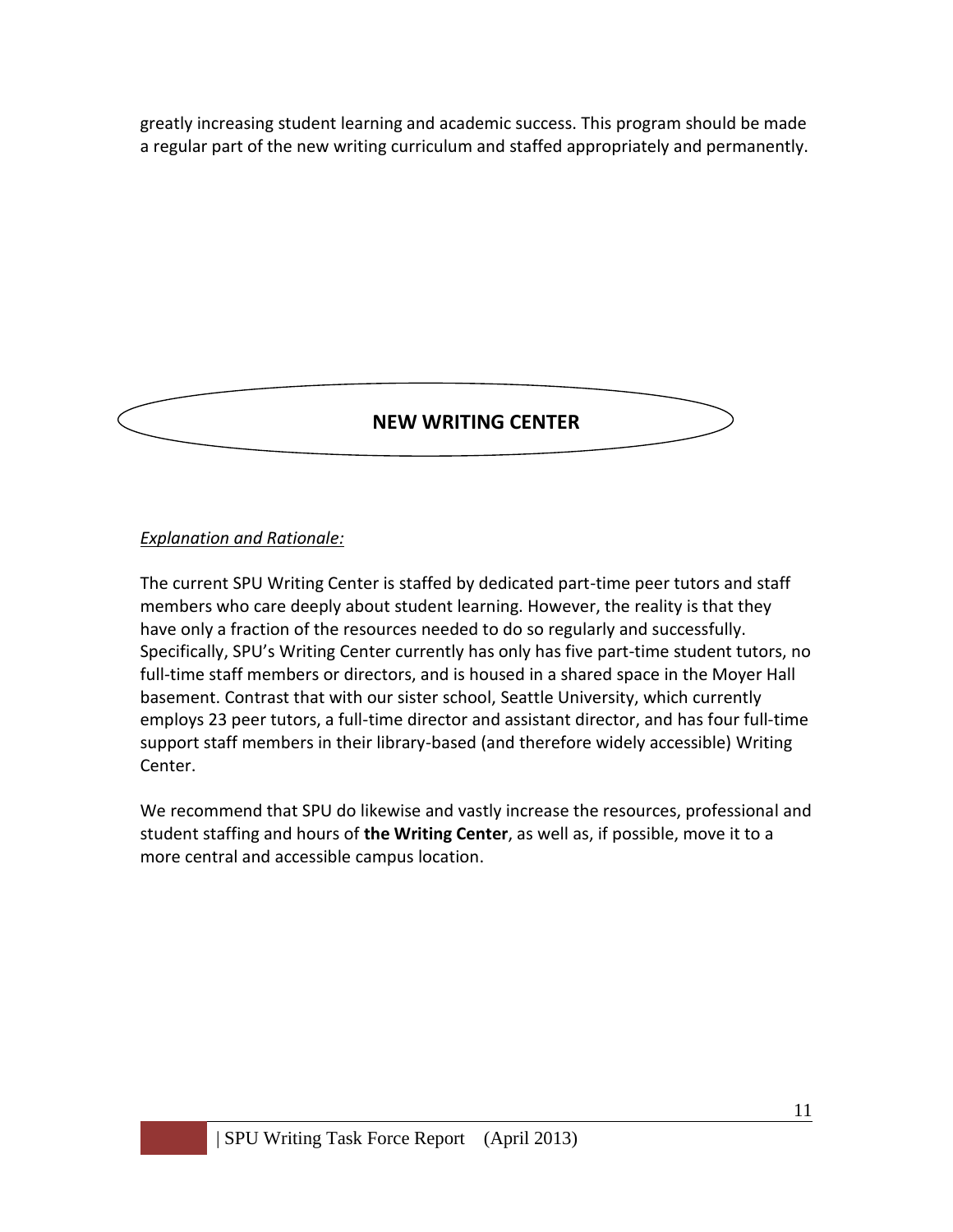## **Proposed TIMELINE for implementation**

| <b>April 2013</b>                 | <b>Writing Task Force Recommendations</b>                                                                                                                                                 |
|-----------------------------------|-------------------------------------------------------------------------------------------------------------------------------------------------------------------------------------------|
|                                   | to Assessment and Curriculum Committees                                                                                                                                                   |
| May 2013                          | Writing Task Force reports findings to Faculty Senate<br>and New Implementation/First-Year Review Task Force convened                                                                     |
| Fall 2013 -<br><b>Winter 2014</b> | Writing Curriculum Implementation/Review Task Force at work<br>Pilot program begins for new departmental "W" requirements<br>Possible trial use of e-portfolio and Writer's Help software |
| April 2014                        | Implementation/First Year Review Task Force reports to faculty<br>Faculty governance approval of new curricular program                                                                   |
| <b>May 2014</b>                   | New full-time Director of Campus Writing hired<br>Newly-expanded Writing Center in the planning stages                                                                                    |
| <b>Fall 2014</b>                  | Approved curricular changes to Catalog<br>Hiring of new writing Instructors                                                                                                               |
| <b>Winter 2015</b>                | Hiring of new writing Instructors, as needed<br>Faculty development program begins                                                                                                        |
| <b>Spring 2015</b>                | Faculty development program continues<br>Final planning for full implementation of curriculum<br>and full expansion of W and portfolio program                                            |
|                                   |                                                                                                                                                                                           |

## **September 2015**

New universal writing curriculum for all SPU students begins